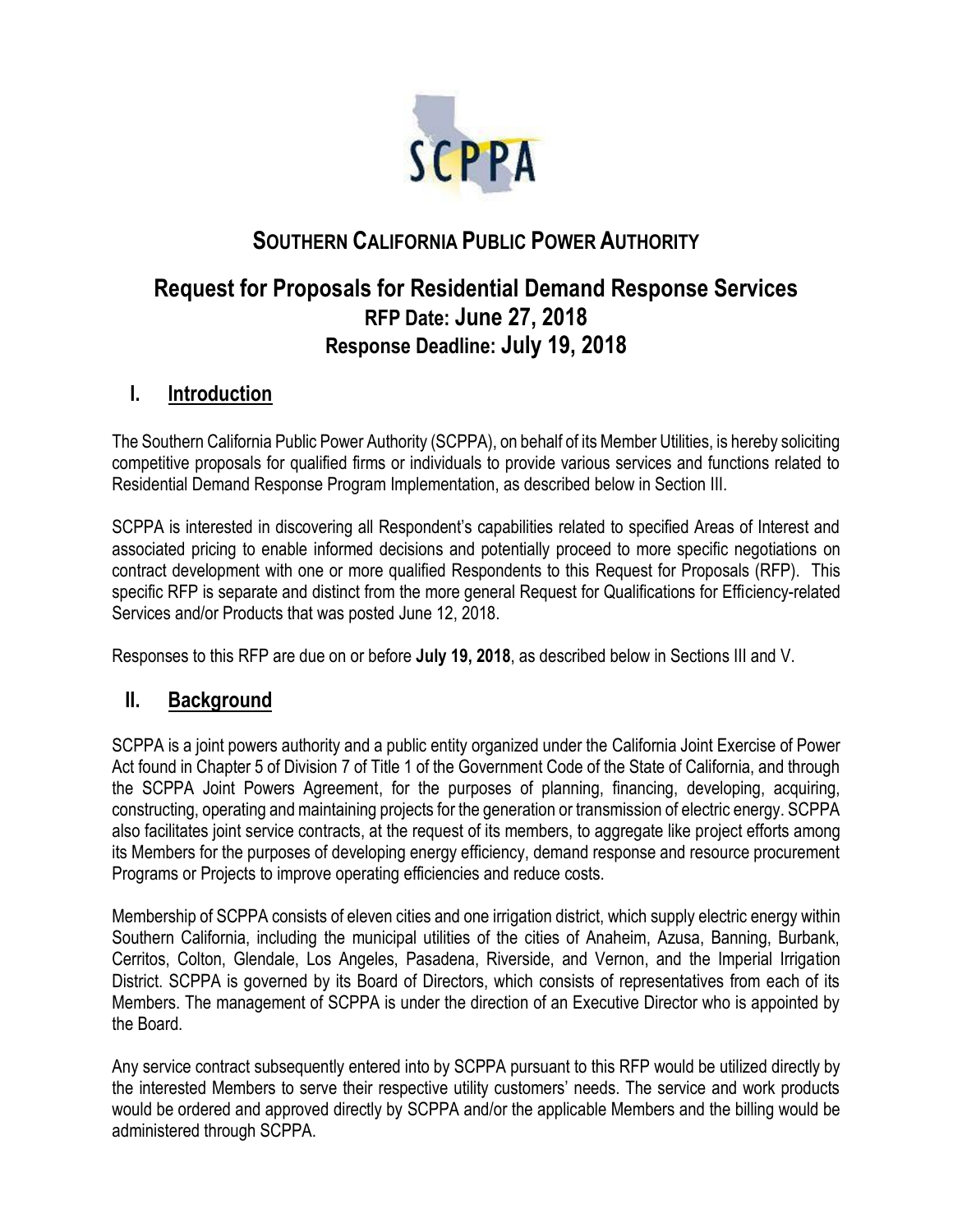## **III. Areas of Interest**

SCPPA is securing bids to perform certain services related to demand response (DR) to meet the needs of its Members as outlined below. SCPPA is requesting proposals from qualified firms or individuals that will demonstrate an ability to perform such services and functions.

### **A. Scope of Work**

The Residential Demand Response Program (RDRP) will be a bring-your-own-thermostats (BYOT) solution where participating customers with qualified Wi-Fi-enabled thermostats (smart thermostats) will be able to enroll in the program, subject to the RDRP's terms and conditions, and participate in DR events called by Members. Eligibility in the program will be limited to utility residential and small business customers of record, many of which may not have an advanced metering infrastructure (AMI) meter. Customers participating in DR events will receive an annual monetary incentive. Customers who purchase and install a qualifying thermostat after the launch of the program will also receive a one-time rebate applicable against the thermostat's purchase price.

In general, the successful Respondent to this RFP will:

- Provide advisory services to help develop the new RDRP,
- Assist Members with the implementation of the RDRP, in particular by providing a platform (the Platform) that leverages the majority of smart thermostats currently deployed in the market and those announced for release by manufacturers within an advance rolling 6-month period,
- Support the utility in enrolling residential and small business customers and ensuring DR event participation to achieve peak load reduction of 25MW from central heating, ventilation, and airconditioning (HVAC) systems by 2020, including by delivering a customer portal (Customer Portal) to enroll and manage customer participation in the RDRP, and
- Provide reporting on the RDRP to help Members evaluate the RDRP.

In particular, the successful Respondent's responsibilities will include:

#### **Phase 1: Program Development**

The successful Respondent will help finalize the development of the RDRP and provide the following services:

- 1. Review and provide feedback on current RDRP plan/guidelines; benchmark against California IOU's Residential DR programs,
- 2. Develop a detailed RDRP work plan and schedule for all phases of the program identified below to achieve 25MW of dispatchable residential DR resources by 2020. The work plan and schedule must include all tasks, including dependencies/critical path, resources, roles and responsibilities, and timeline, and
- 3. Collaborate with Members' internal stakeholders to identify success criteria for the program.

#### **Phase 1 Deliverables**

1. List of recommended changes or modifications to current RDRP plan/guidelines,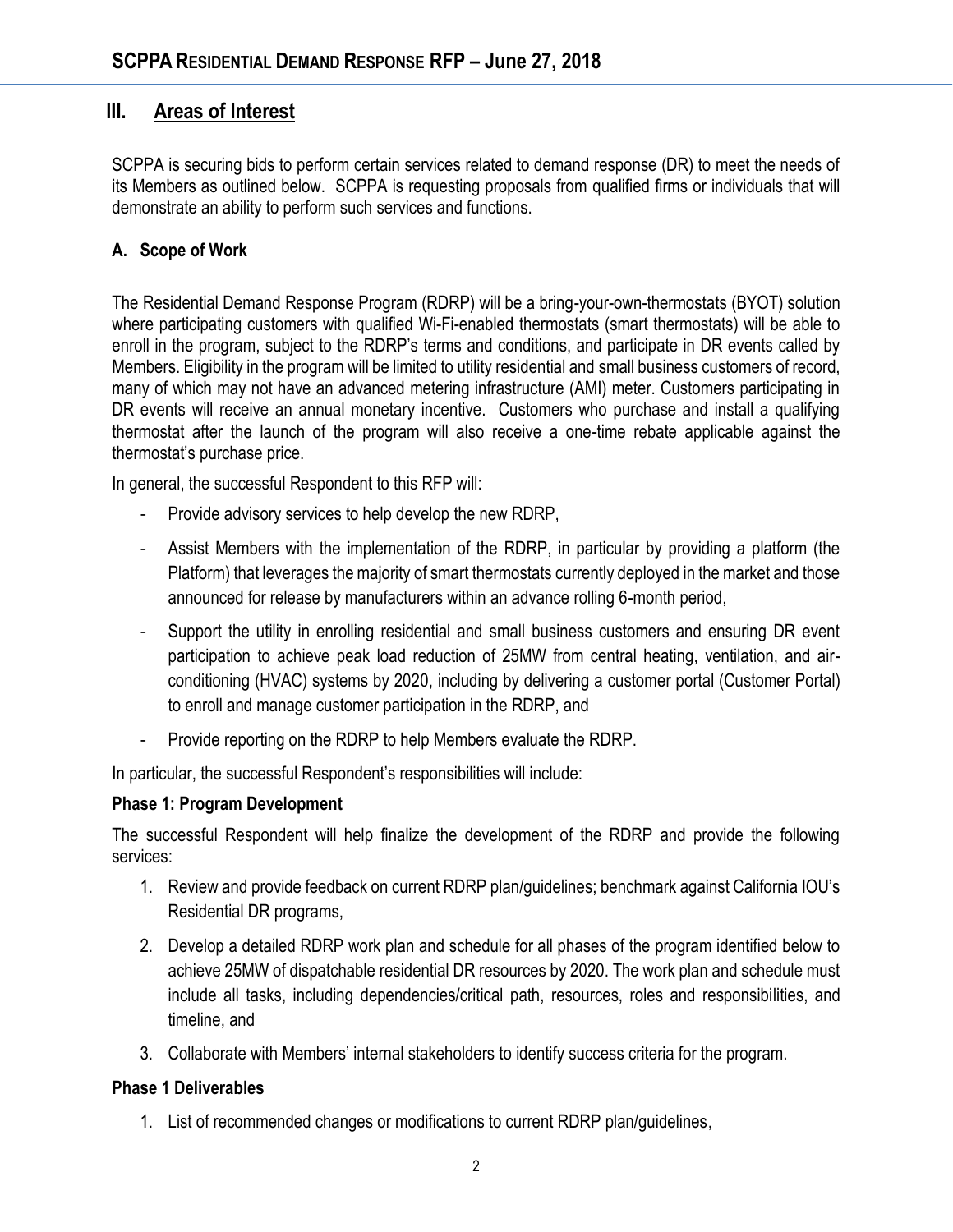- 2. Benchmark report of plan/guidelines against California IOU residential DR programs,
- 3. Detailed RDRP work plan and schedule, and
- 4. Success criteria definition, including data sources, data collection, and evaluation process.

### **Phase 2: Program Implementation**

The successful Respondent will support the implementation of the RDRP and provide the following services:

#### **a. Customer Engagement**

- 1. Assist the utility's internal stakeholders to develop and execute a joint customer engagement plan and materials, including, without limitation, factsheets, pamphlets, application forms, setup instructions, and program educational materials, for prospective and participating customers. In general, provide support for customer engagement efforts, including without limitation; marketing, outreach, advertisements, promotions, enrollment processes, customer training, customer support staff training, instruction manuals, and incentives, and
- 2. Identify utility customers who installed qualified smart thermostats, including name, address, thermostat model and manufacturer, and potential curtailment, for program outreach effort.

### **Customer Engagement Deliverables**

- 1. Detailed customer engagement plan and recommendations for marketing materials,
- 2. A set of program literatures, including but not limited to factsheets, pamphlets, application forms, setup instructions, and program educational materials, for potential and enrolled customers, and
- 3. List of utility customers who installed qualified smart thermostats, including name, address, thermostat model and manufacturer, and potential curtailment, for program outreach effort.

#### **b. Customer Management**

- 1. Provide detailed technology requirements, including qualifying thermostat models and communication capability, that potential participants must meet to participate in the RDRP,
- 2. Develop the customer enablement procedures and documentations describing the enrollment process for customers with an existing qualified smart thermostat and customers who buy a new qualified thermostat (including variation of enrollment processes by thermostat manufacturers) in collaboration with the utility's internal stakeholders,
- 3. Develop and implement a process, including resources and technology, to evaluate and verify customer enrollment and disenrollment in the program with limited exchange of Personally Identifiable Information (PII) between the utility and the successful Respondent,
- 4. Develop methodology to segment participating customers by both physical and system locations (i.e., ZIP codes, cities, service districts, meter read districts, receiving stations, distribution stations, and feeders),
- 5. Gather requirements, customize, test, deploy and deliver a customer DR portal integrated with the utility's existing Customer Portal (single sign-on authentication with SAML 2.0 using customers' credentials from the utility's Customer Portal) for customers to enroll in the program, access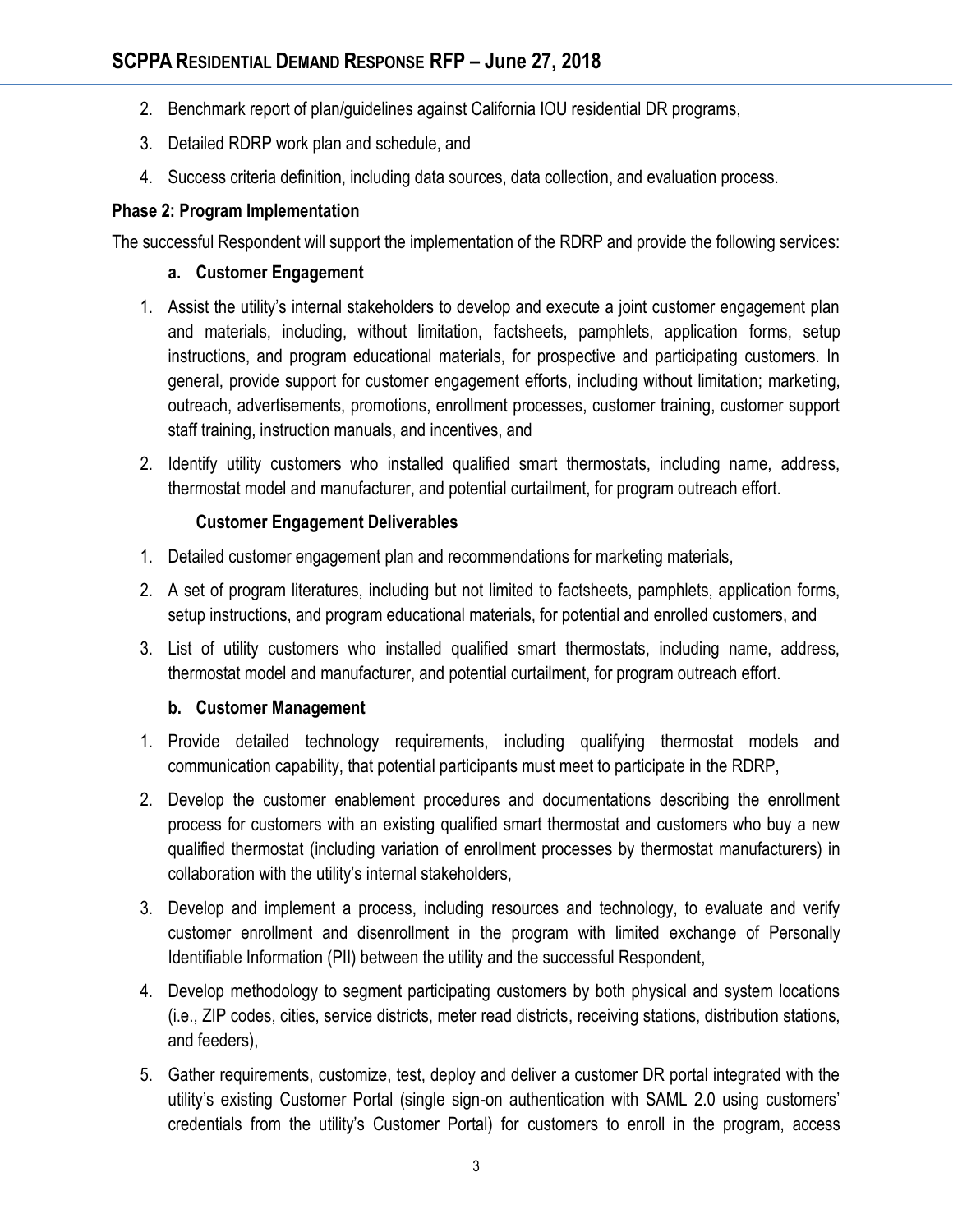information about the program and view historical program participation data. All participating customers must log in through the utility's Customer Portal unless using the thermostat's controlling mobile application,

- 6. Provide in-person training sessions and training materials for the utility's staffs to become proficient with the Customer Portal's functionalities,
- 7. Develop and implement a process, including resources and technology, to provide primary customer support, including live and email support, with an escalation to the utility's customer support. Live support must be available Monday through Friday from 7 AM to 7 PM and Saturday from 7 AM to 2 PM (excluding holidays) with an average speed of answer not to exceed one minute. Email response time (excluding auto-response) must be provided within one business day,
- 8. Develop and implement a process, including resources and technology, to issue annual monetary incentives to RDRP participants on behalf of the utility, if requested by utility, and
- 9. Develop plans, methodologies, and architected security solutions to safeguard PII of participants while complying with standards such as ISO 27000 series, etc.

### **Customer Management Deliverables**

- 1. Detailed technology requirements for the utility's customers to participate in the RDRP,
- 2. A step-by-step guide for customer enablement procedures and documentations describing the enrollment process for customers with existing qualified smart thermostats and for customers who buy a new qualified thermostat, and variation of enrollment processes by thermostat manufacturers,
- 3. Evaluation/verification process and criteria for customer enrollment and disenrollment,
- 4. Customer segmentation methodology,
- 5. Customer portal for utility customers to enroll and participate in the program,
- 6. Training plans, training materials, including job aids, for utility staff to use the Customer Portal's functionalities,
- 7. Customer support process, resources and technology description, training materials and job aids,
- 8. Process to issue annual incentives to the participants on behalf of the utility, if requested by the utility, and
- 9. Plans, methodologies, and architected security solutions to safeguard the participants' PII.

#### **c. DR Platform**

- 1. Gather requirements, customize, test, deploy, and deliver the Platform to manage and dispatch residential DR resources participating in RDRP. The DR system must:
	- a. Estimate amount of available DR capacity in the program in real time,
	- b. Estimate kWh performance without using data from billing meters,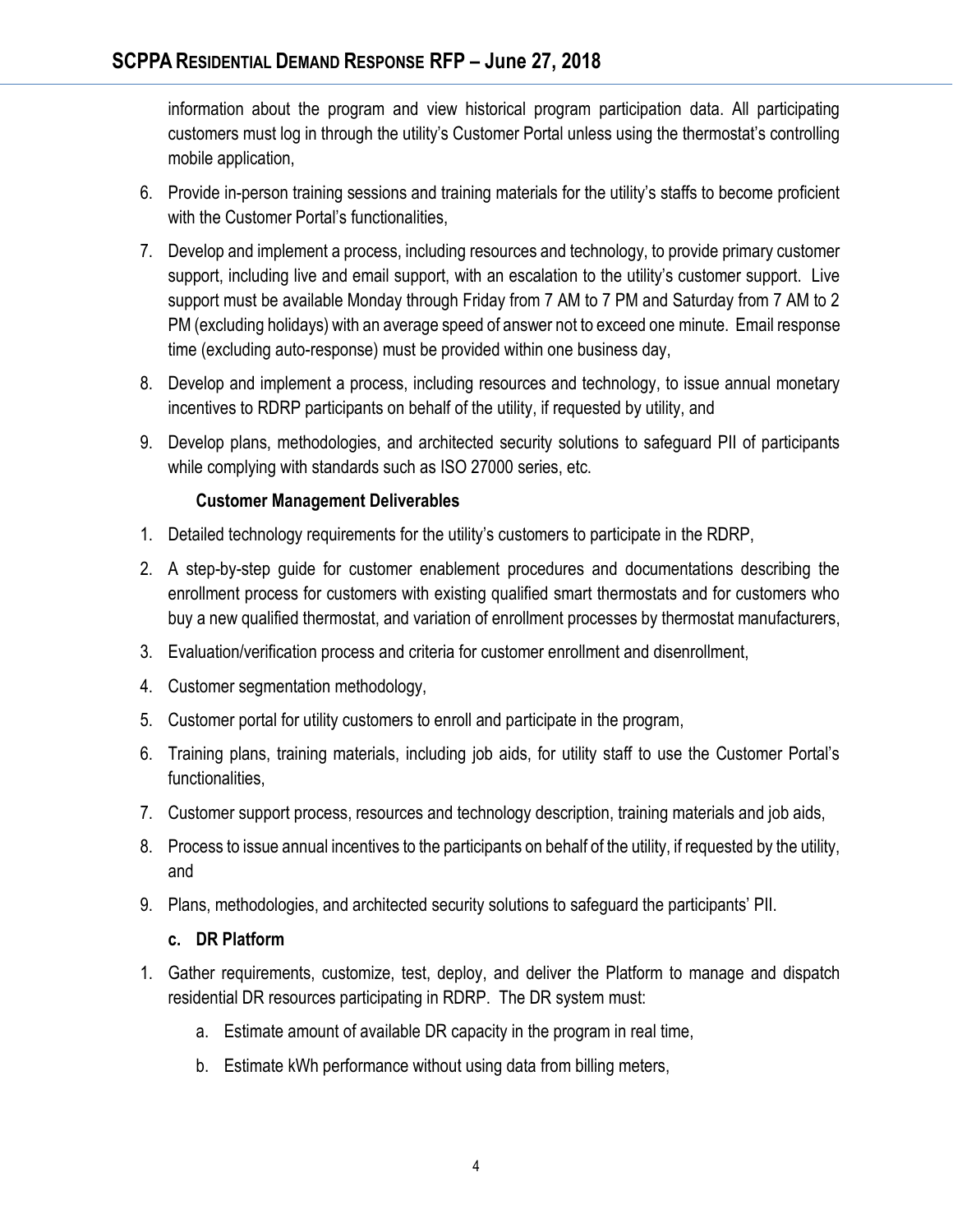- c. Categorize enrolled thermostats and customers using physical locations and system location (i.e., ZIP codes, cities, service districts, meter read districts, receiving stations, distribution stations, and feeders),
- d. Schedule DR events,
- e. Schedule or call DR events in groups, defined by both physical and system locations (i.e., zip codes, cities, service districts, meter read districts, receiving stations, distribution stations, and feeders), and show available DR capacity of each of those groups,
- f. Plan firm load reduction while reserving some percentage of enrolled thermostats during the DR events to achieve targeted capacity,
- g. Identify and track enrolled customers' participation in DR events (opt-ins and opt-outs); allow for potential disenrollment of customers who exceeds the allowed number of opt-outs,
- h. Comply with latest OpenADR standard protocols to send and receive signals,
- i. Comply with latest information security standards, such as ISO 27000 series, and incorporate architected security solutions, and
- j. Be compatible with the majority of the currently available DR-enabled thermostats that comply with Appendix JA4: Technical Specifications for Occupant Controlled Smart Thermostats by California Energy Commission, and those announced for release by manufacturers within an advance rolling 6-month period.
- 2. Provide the utility's internal stakeholders with access to the Platform to manage, operate, and dispatch the residential DR resources,
- 3. Provide in-person training sessions and training materials for the utility's staffs to become proficient with the Platform's functionalities, and
- 4. Identify products compatible with the Platform by vendor.

### **DR Platform Deliverables**

- 1. Platform to manage and dispatch residential DR resources,
- 2. Accounts for utility staff to access and use the Platform,
- 3. Training plans, training materials, including job aids, for utility staff to use the Platform, and
- 4. List of products by vendor compatible with the Platform.

#### **d. Governance**

- 1. Assist in reviewing, developing, and improving the utility's procedures, standards, rules, and policies related to the RDRP in collaboration with the utility's internal stakeholders, and
- 2. Develop the DR event procedures, processes, policies, tracking, and functions in collaboration with the utility's internal stakeholders, including without limitation: DR event notification, DR event completion notification, DR participation, incentive amount tracking, incentive distribution, and customer program satisfaction tracking.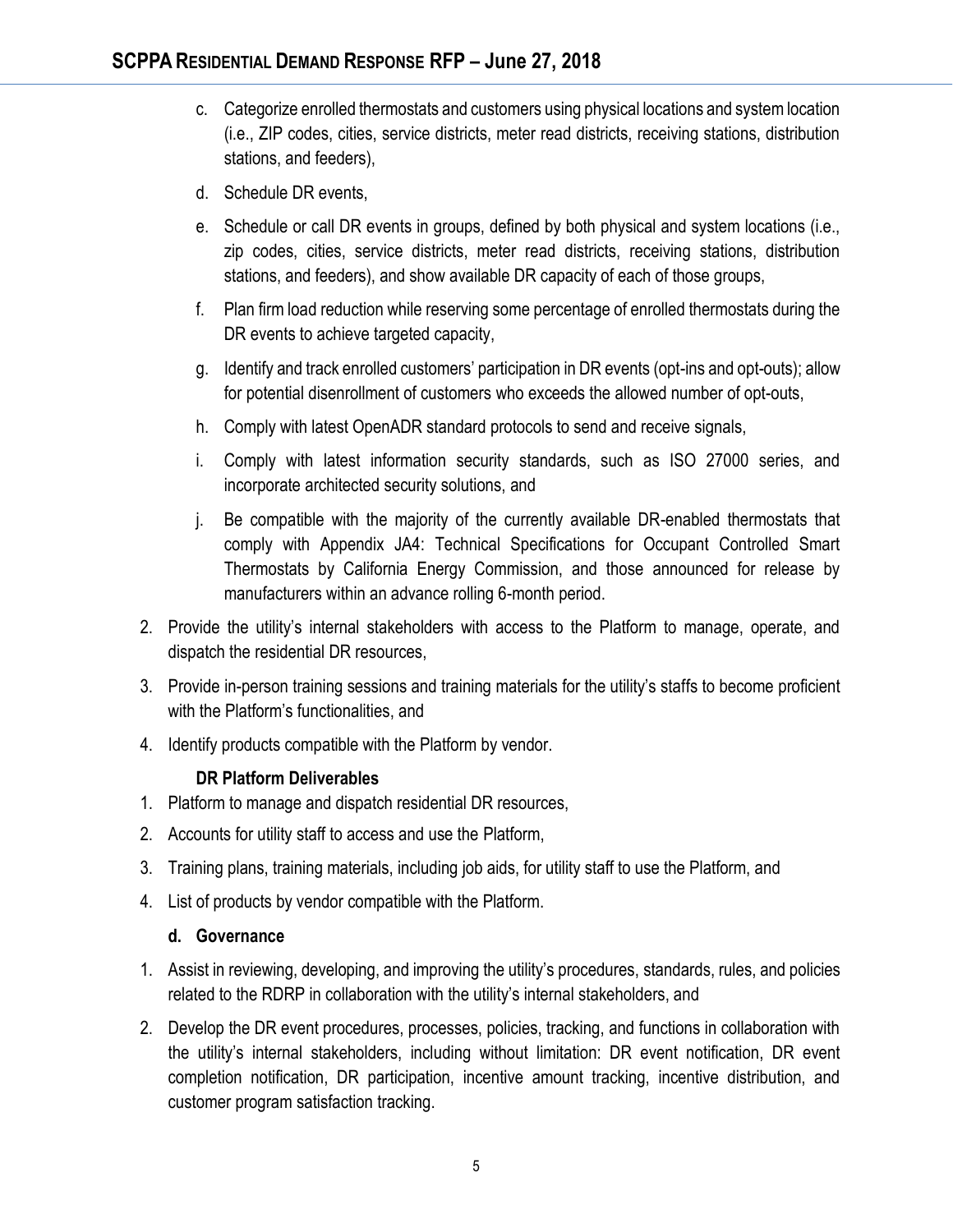#### **Governance Deliverables**

- 1. Procedures, standards, rules, and policies related to the RDRP, and
- 2. DR event procedures, processes, policies, tracking, and functions.

### **e. Reporting**

- 1. Develop post-event report template that includes detailed load impacts/load curtailment achieved following an event as well as the financial impacts of calling each event,
- 2. Develop the program documentation, including templates for reports, meeting minutes, presentations, and procedures; in collaboration with the internal stakeholders, and
- 3. Provide documentation of all aspects of the operations the RDRP, including but not limited to, invoicing, project accounting, risk assessment and management, project meeting agendas, meeting minutes, and action item lists.

### **Implementation Reporting Deliverables**

- 1. Post-event template that includes detailed load impacts/load curtailment achieved following an event as well as the financial impacts of calling each event,
- 2. Templates for reports, meeting minutes, presentation, and procedures, and
- 3. RDRP operations documentation.

### **Phase 3: Program Operations**

The successful Respondent will support all RDDP operations and provide the following services:

- 1. Promote one-time rebates on qualified thermostats to utility customers (directly or through partners, as approved by the utility) using customer communications approved by the utility,
- 2. Process and issue one-time rebates (as approved by the utility) to qualified customers, if requested by the utility,
- 3. Promote the program to utility customers with a qualified thermostat (directly or through partners, as approved by the utility) using customer communications approved by the utility,
- 4. Enroll and dis-enroll eligible customers in the RDDP through the Customer Portal approved by the utility,
- 5. Maintain participating customer awareness about the program and participation requirements; notify and remind enrolled customers of upcoming or ongoing DR events and completion of DR events, as scheduled by the utility, using communications approved by the utility,
- 6. Provide participation data; including but not limited to status on annual incentives, feedbacks, and statistics form DR events; to participating customers through the Customer Portal,
- 7. Collect, monitor, and report on system load impact, without using data from billing meters, following each DR event, including, without limitation, total estimated curtailment during each DR event, performance of each enrolled thermostat, and participating (opt-in) and non-participating (opt-out) enrolled customers,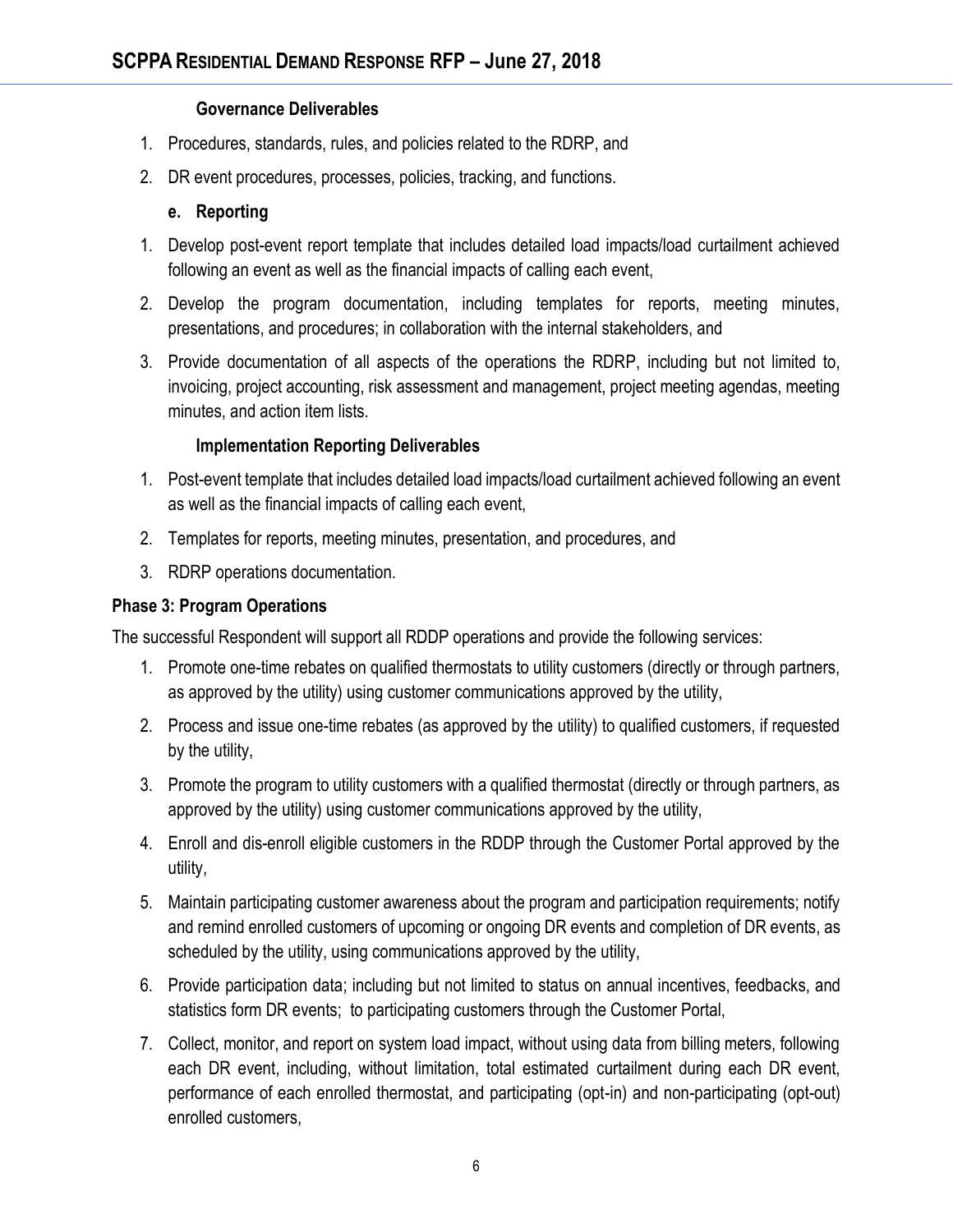- 8. Provide post-season reports summarizing the performance, incentive amounts, DR events, including opt-ins and opt-outs, following each DR season,
- 9. Process and issue annual incentives (as approved by the utility) to participating customers, if requested by the utility,
- 10. Provide customer support in accordance with the process, resources, and technology approved by the utility, and
- 11. Provide technical support to utility staff on Customer Portal and Platform in accordance with service level agreement.

### **Phase 3 Deliverables**

- 1. Customer communication report identifying customer materials, channels, customer reach, and frequency of communication,
- 2. One-time rebate payments (as approved by the utility) to participating customers, if requested by the utility,
- 3. One-time rebate payment report identifying individual payments to each customer,
- 4. Weekly report of new and existing participants with addresses, thermostat manufacturers, and enrolled dates,
- 5. Approved event notification schedule and related customer communications,
- 6. Post-event reports on system load impact from DR events following each event; including, without limitation, total estimated curtailment during the DR event, performance of each enrolled thermostat, and list of participating (opt-in) and non-participating (opt-out) enrolled thermostats with addresses,
- 7. Post-season report, summarizing the performance, customer satisfaction, incentive amounts, and events of the program and individual participants, following each DR season,
- 8. Annual incentive payments (as approved by the utility) to participating customers, if requested by the utility, and
- 9. Annual incentive payment report identifying individual payments to each participating customer.

### **Phase 4: Program Evaluation**

- 1. Provide a set of lessons learned at the conclusion of the DR season, including, without limitation, an assessment of customer impacts, relative performance of differing thermostat manufacturers, and effectiveness of DR events,
- 2. Provide an evaluation report based on approved success criteria,
- 3. Provide a summary report of customer feedback on the RDRP, and
- 4. Provide recommended changes to the RDRP design, terms and conditions, and eligibility requirements, to attract additional participants, at the end of each DR season.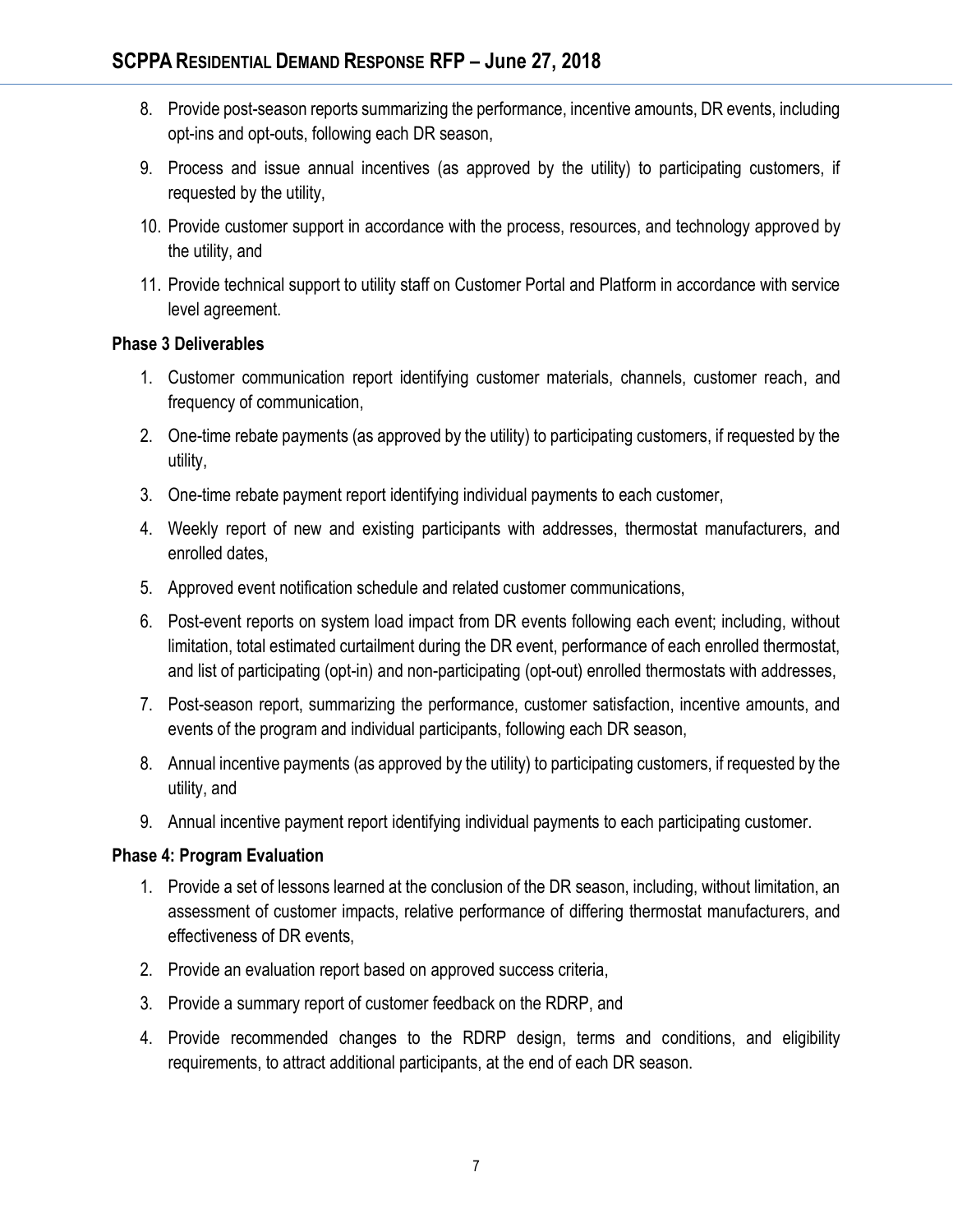### **Phase 4 Deliverables**

- 1. A set of lessons learned at the conclusion of the DR season; which includes, but is not limited to, an assessment of customer impacts, relative performance of different thermostat manufacturers, and effectiveness of DR events,
- 2. Evaluation report based on the previous identified success criteria developed,
- 3. Summary report of customer feedback on the RDRP, and
- 4. Recommended changes to the RDRP design, terms and conditions, and eligibility requirements, to attract additional participants, at the end of each DR season.

### **All Phases**

- 1. Hold regular bi-weekly work progress meetings (one hour each) and prepare meeting minutes,
- 2. Prepare reports, monthly, and annual presentations to be sent or presented (in-person) to the internal stakeholders,
- 3. Provide quality control for reporting, and
- 4. Transfer all skills and knowledge relevant to the above services to employees during the contract term through training sessions and the development of design, standards, procedural manuals, processes, program policies, and provide training documentation.

### **All Phase Deliverables**

- 1. Bi-weekly work progress meeting minutes,
- 2. Reports, monthly, and annual presentations to be sent or presented (in-person) to the internal stakeholders,
- 3. Operational risk assessment and management report identifying of any and all risks to the RDRP, and
- 4. Training materials.

### **B. Expected Timeline**

Members anticipate to launch the RDRP by November 1, 2018, and run the program for a minimum of two years.

## **IV. Customer Data**

All customer data ("Customer Data"), including PII and non-PII (e.g., thermostat settings) gathered in connection with the program will remain or become the property of the utility. The successful Respondent and other parties, including without limitation, affiliates, agents, assignees, and successors (the "Affiliated Parties") will not be authorized to use Customer Data other than in connection with providing in-scope services. In addition, the successful Respondent and Affiliated Parties will not be authorized to disclose, sell, assign, lease, or otherwise provide Customer Data to third parties. The successful Respondent and Affiliated Parties must assign, transfer, and convey irrevocably to the utility all right, title, and interest in and to the Customer Data without further consideration.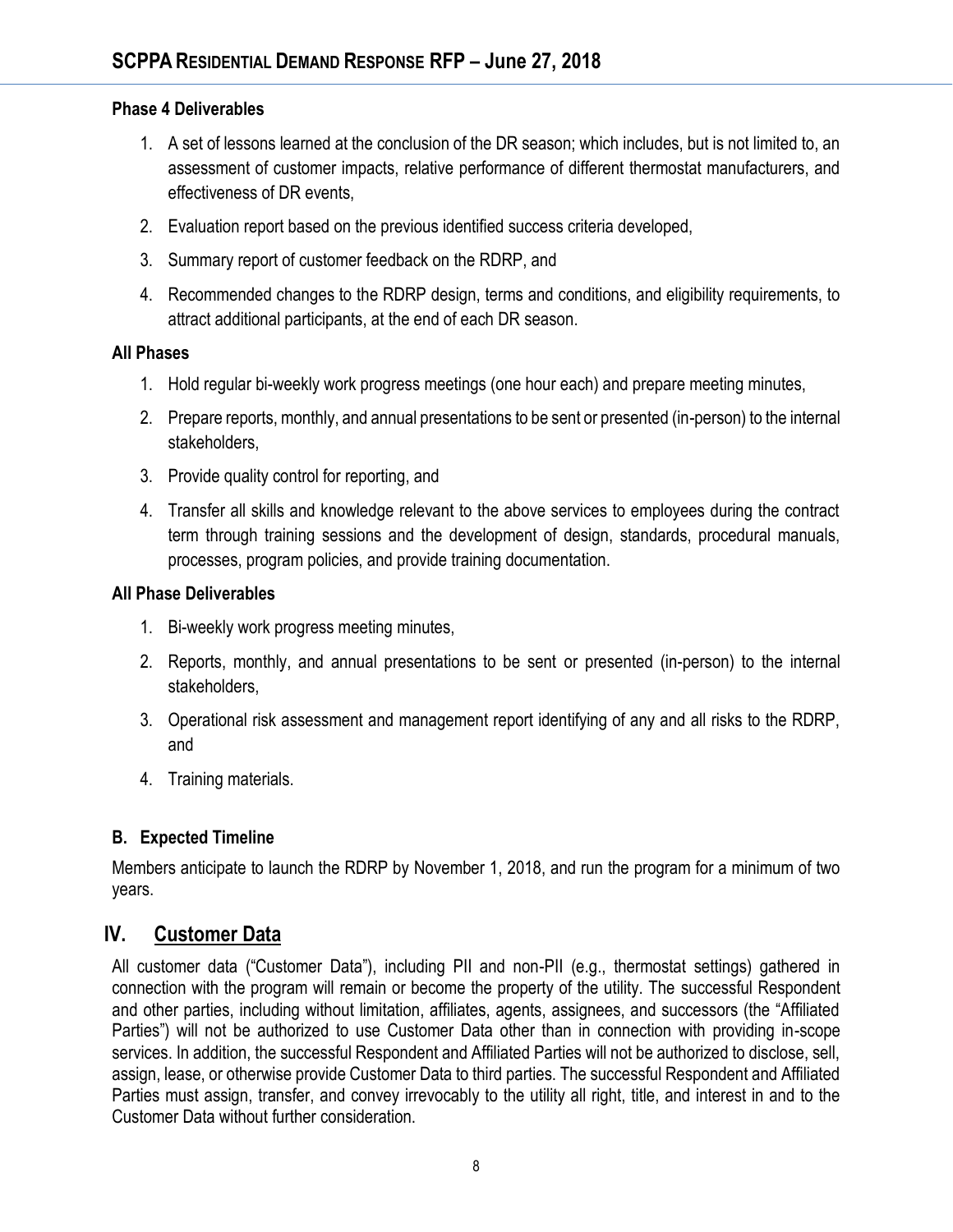## **V. Proposal Submission Required Elements**

#### **1. Transmittal Letter Content:**

- a. A brief statement of the Respondent's understanding of the work to be done and commitment to perform the work as scheduled, including:
	- i) statement of work specifications; and
	- ii) reference to any proposed contractual terms and conditions required by the Respondent; and
	- iii) a summary of exceptions taken to the RFP requirements; and
	- iv) any and all expectations from SCPPA including, but not limited to: requirements definitions, strategy refinement, and staffing requirements to support the proposed project or program implementation.
- b. An officer authorized to bind must sign the proposal on behalf of the Respondent and must include the following declarations on the transmittal letter:

"This proposal is genuine, and not sham or collusive, nor made in the interest or in behalf of any person not herein named; the Respondent has not directly or indirectly induced or solicited any other Respondent to put in a sham bid, or any other person, firm or corporation to refrain from submitting a proposal; and the Respondent has not in any manner sought by collusion to secure for themselves an advantage over any other Respondent."

- **2. Respondent Information**: Provide legal name of Company or Individual, physical street address, the name(s) and title(s) of the individual(s) authorized to represent the Respondent, including telephone number(s) and email address(es).
- **3. Proposal:** Proposals must include a description of the proposed project or program, how it meets (or does not meet) each of the objectives of this RFP, and a detailed description addressing all of the Areas of Interest. Respondents may also include additional services, products, tasks, task elements and/or functions that may not be part of or included in the RFP, but are deemed by the Respondent to be pertinent and potentially valuable to SCPPA or its Members. SCPPA will have full discretionary authority to consider, accept and/or reject without cause such supplemental information that is not directly requested, included in or made part of the RFP.

For each of the Areas of Interest described herein, provide sufficient information to demonstrate the Respondent's understanding of the requirements. Proposals must comprehensively describe the approach for meeting all of the requirements of the Scope of Work. Particular emphasis should be given to confirm depth and breadth of technical and/or industry knowledge. Proposals must provide detailed breakdown of the pricing for services and material. Additionally, it must include comprehensive plan to reach the stated goal herein. Finally, proposals must contain a narrative which shows the Respondent's understanding of the regulatory requirements affecting each Area of Interest.

In addition, proposals must:

- a. Identify all compatible smart thermostat models per manufacturers addressable by Respondent,
- b. Identify the current volume of qualified smart thermostat addressable by Respondent in Los Angeles County, broken down by ZIP codes, and growth projections for the next five years,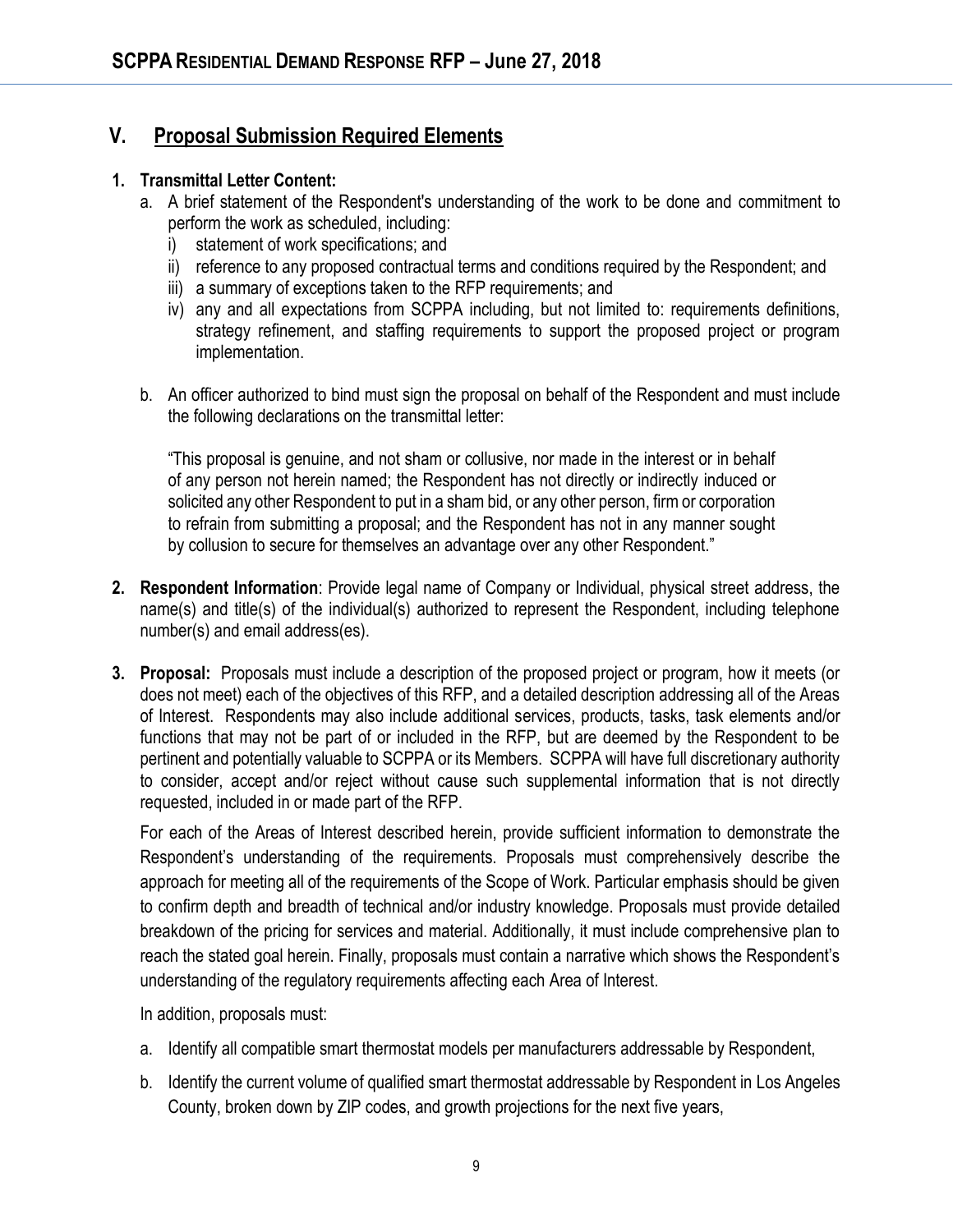- c. Identify partnerships with qualified smart thermostats manufacturers entered into by Respondent and provide a description of rights, obligations, and restrictions applicable to each partnership (e.g., DR, data exchange, marketing, customer management, inclusion of future thermostat models, etc.),
- d. Provide online access to a demonstration of the Customer Portal, including dummy account credentials and instructions for basic operation,
- e. Provide online access to a demonstration of the Platform, including dummy account credentials and instructions for basic operation,
- f. Provide an approach to measuring and evaluating customer participation in DR events (including validating physical location of participating smart thermostats and curtailed load) for AMI-metered and non AMI-metered customers, and
- g. Include a set of service level agreements acceptable to Respondent to deliver in-scope services, including:
	- i) Enrollment: Enrollment processing time
	- ii) Customer support:
		- (1) First call resolution
		- (2) Average Response Speed of Answer
		- (3) Email Response Time
	- iii) Technical support
	- iv) One-time rebate and annual incentives processing: Payment turn-around time
	- v) DR event:
		- (1) Notification time
		- (2) Participation
		- (3) Opt-outs
	- vi) System performance (Platform, Customer Portal, mobile application portal, thermostat):
		- (1) Response time
		- (2) Outage
	- vii) Data quality
		- (1) Completeness
		- (2) Timeliness
		- (3) Validity
		- (4) Consistency
		- (5) Integrity

If the Respondent takes any exception or deviation from the described tasks, deliverables, and proposal requirements, the proposal must outline such variations in details for the evaluation by Members.

**4. Fees:** Pricing in all Proposals should be made based on good faith estimates of the requirements defined in this RFP. Please include all necessary details of specific examples or estimates of the fees, labor rates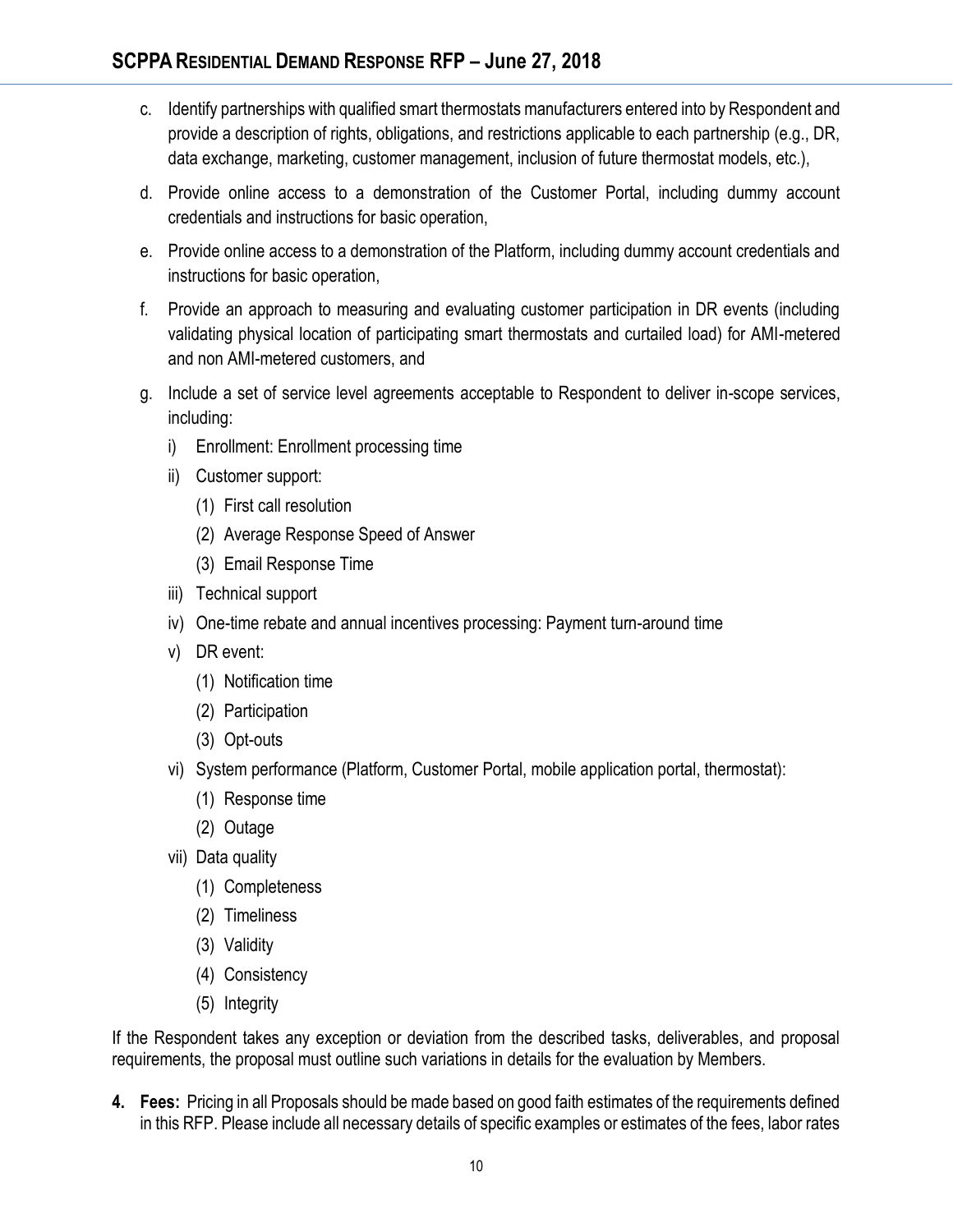and service charges. Describe how the fees, rates or charges will be determined. Respondents shall also be prepared to provide a breakdown of the applicable overheads and fringe benefit costs that are part of any labor rates and other direct costs associated with the services to be performed.

In particular, Respondent must provide the following pricing:

- a. Detailed pricing for software and services for all in-scope activities and deliverables, including licensing fees, provided that fees calculated per participating customer may only include customers who can curtail a minimum of 500W per DR event,
- b. Optional pricing for the Respondent to process and issue one-time rebates on qualified thermostats,
- c. Optional pricing for the Respondent to process and issue annual incentives to the participating customers, and
- d. Optional pricing for the Respondent to assist the utility in expanding the RDRP with more than 25MW capacity beyond 2020.

The Respondent shall further provide a fee schedule on per-megawatt-delivered basis. The utility desires 10MW deliverable during 2018/2019 and the remaining 15MW, 25MW in total, delivered during 2019/2020. If the Respondent wishes to provide additional megawatt (addition to 25MW) during the contractual period, the proposal shall include a plan and fee schedule for optional evaluation by the utility.

- **5. Experience:** Respondent shall clearly identify project participants and management team, including:
	- a. Describe your firm's experience as may be applicable to this RFP, your organizational structure, management qualifications, and other contract related qualifications, including number of years firm has been in business.
	- b. Specify key employees and describe their qualifications, experience and duties related to this RFP, including the office location(s) where work will be performed, in addition to the physical street address referenced above.
	- c. Provide a commitment statement for the retention and use of key employees as proposed, their availability to initiate and sustain the proposal, as well as planned supplemental employees if key personnel are not available to assure project delivery.
	- d. State whether Respondent will use subcontractors to perform services pursuant to the contract. Should the use of subcontractors be offered, the Respondent shall provide the same assurances of competence for the subcontractor, plus the demonstrated ability to manage and supervise the subcontracted work. Subcontractors shall not be allowed to further subcontract with others for work. The provisions of any contract resulting from this RFP shall apply to all subcontractors in the same manner as to the Respondent.
	- e. Respondent shall indicate any and all pending litigation that could affect the viability of Respondent's proposal, continuance of existing contracts, operation or financial stability.
	- f. For reference purpose, the Respondent shall provide the list of other utilities or programs, which are currently using the Platform, and their contact information. Moreover, the proposal shall list all the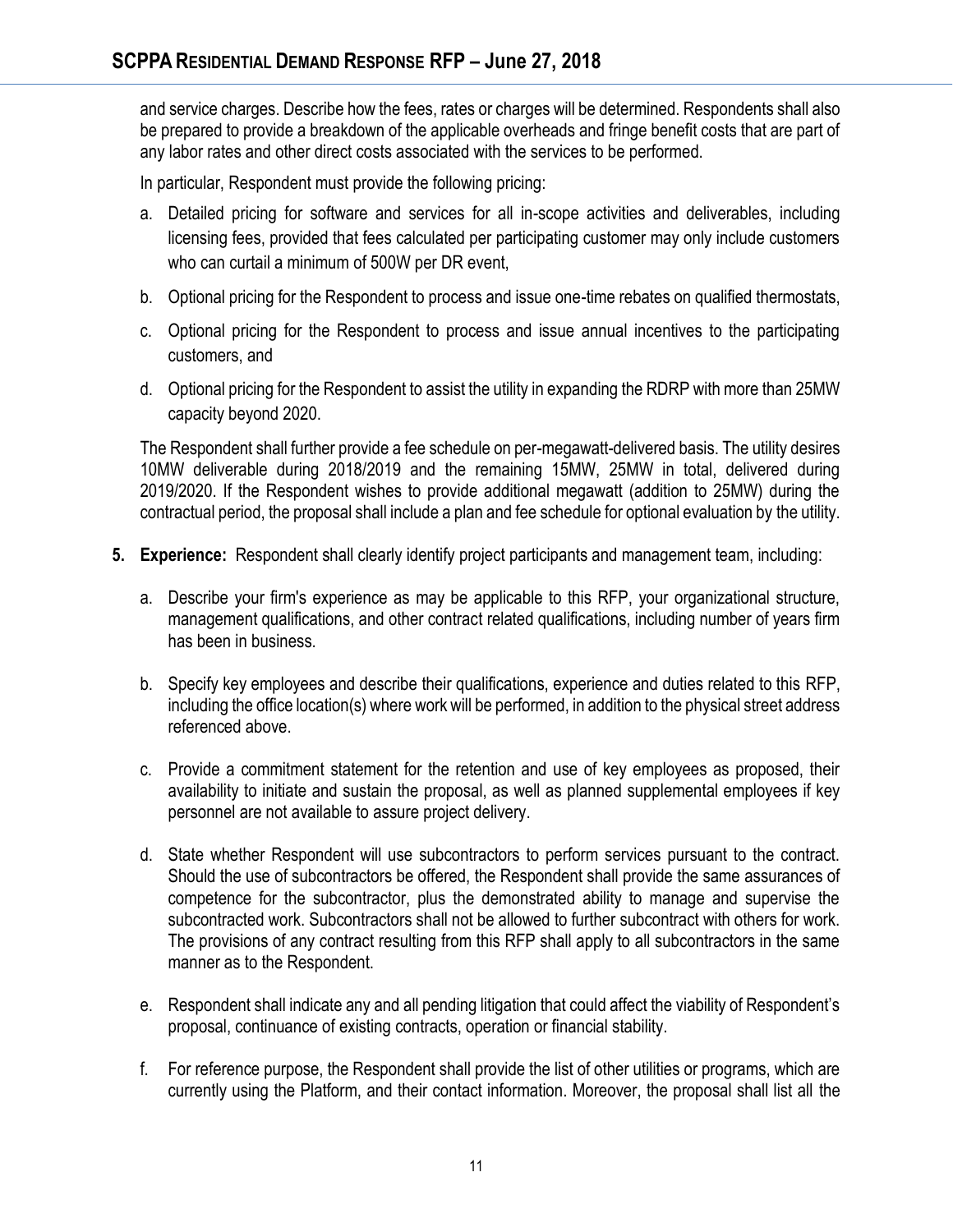existing interfaces, integrations, and relationships with the smart thermostats manufacturers and the Respondent.

#### **6. References:**

- a. Describe whether the Respondent has, within the last five (5) years, rendered any service to SCPPA or to any of SCPPA's Members, either as a contractor or subcontractor, either under the current Respondent's name or any other name or organization. If so, please provide details (status as prime or subcontractor, brief description of the contract, contract start and end date, the contract administrator name, and total actual contract expenditures).
- b. If the Respondent has not rendered any service within the last five (5) years to SCPPA or to any of SCPPA's Members, then please provide references over that period with the details described above including the counterparty for which services were provided.
- c. Identify existing related or relevant projects or programs which Respondent developed and/or operates that would demonstrate Respondent's capabilities in this area.
- d. Describe relevant program development and implementation experience, approach, and provide a list of references for similar projects completed.

## **VI. Proposal Submission Delivery Requirements**

There will not be an initial Respondent's conference associated with this RFP. Clarification questions may be addressed to [bcope@scppa.org.](mailto:bcope@scppa.org)

The deadline to submit questions on this RFP will be 4:00PM (PDT) on **July 5, 2018**. All questions should be submitted electronically via e-mail to: [bcope@scppa.org,](file://///app-server/data/RFPs_RFQs_RFIs/Public%20Benefits%20Committee/Paperless%20Rebate%20Automation/RFP/bcope@scppa.org) referencing **Residential Demand Response RFP** in the subject line. Answers to all questions will be provided to inquisitor via e-mail within 10 business days from the date received. Answers to questions that SCPPA, at its sole determination and discretion, deems to be substantive or that would place the inquisitor at a distinct and unfair advantage to other potential Respondents will be posted on SCPPA's website at <http://www.scppa.org/page/RFPs-Programs>within 10 business days from the date received, but no later than **July 13, 2018**. It is the responsibility of potential Respondents to review this website for any, and all, postings.

One (1) electronic copy of your submittal must be e-mailed no later than 4:00 pm PST on **July 19, 2018**, to: [bcope@scppa.org](mailto:bcope@scppa.org) with Subject/Title as: **[Respondent Name] Residential Demand Response RFP Submittal**.

One (1) hard copy of your submittal can or may also be delivered to the address below no later than the time and date referenced above, but hard-copy submittal is not required.

Southern California Public Power Authority **Residential Demand Response RFP** Attention: Bryan Cope 1160 Nicole Court Glendora, California 91740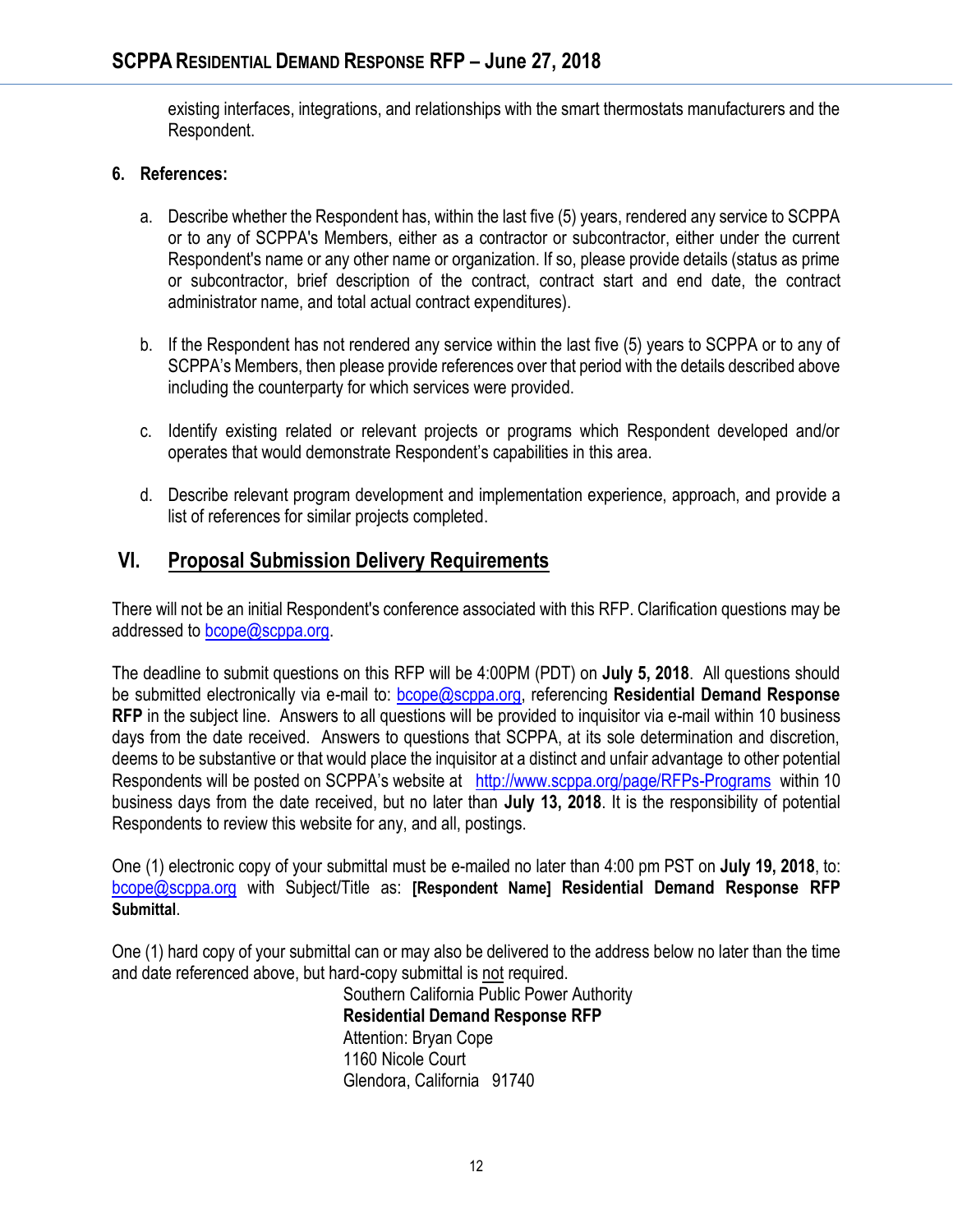No contact should be made with the Board of Directors, committees or working group representatives, or SCPPA Members concerning this RFP.

All information received by SCPPA in response to this RFP is subject to the California Public Records Act and may be subject to the California Brown Act and all submissions may be subject to review in the event of an audit.

# **VII. Evaluation and Timeline**

## **A. Evaluation**

Proposals will be evaluated to determine if the Respondent has fulfilled the requirements of the RFP, has a complete understanding of the work to be performed, has exhibited completeness and competence in addressing the statement of work, and has delineated a viable methodology for meeting the requirements of the work. All proposals will be solely evaluated on their content. Material not included in the written proposal will not be considered.

## **B. Timeline / Schedule\***

| SCPPA RFP for Residential Demand Response Services Selection Process |                   |
|----------------------------------------------------------------------|-------------------|
| <b>Schedule of Requirements</b>                                      | Target Date(s)    |
| <b>Issue RFP</b>                                                     | June 27, 2018     |
| Questions on RFP Due                                                 | July 5, 2018      |
| Responses Due                                                        | July 19, 2018     |
| <b>Review of Responses</b>                                           | July-August, 2018 |
| Interviews (if necessary)                                            | July-August, 2018 |
| Selection of Respondent(s)                                           | August, 2018      |

**\***Timeline/Schedule is subject to change.

# **VIII. Terms and Conditions**

- 1. SCPPA reserves the right to cancel this RFP at any time, reject any and all proposals and to waive irregularities.
- 2. SCPPA shall determine at its sole discretion the value of any and/or all proposals including price and non-price attributes.
- 3. Proposals may be sub-divided or combined with other proposals, at SCPPA's sole discretion.
- 4. SCPPA shall perform an initial screening evaluation to identify and eliminate any proposals that are, for example, not responsive to the RFP, do not meet the minimum requirements set forth in the RFP, are not economically competitive with other proposals, or are submitted by Respondents that lack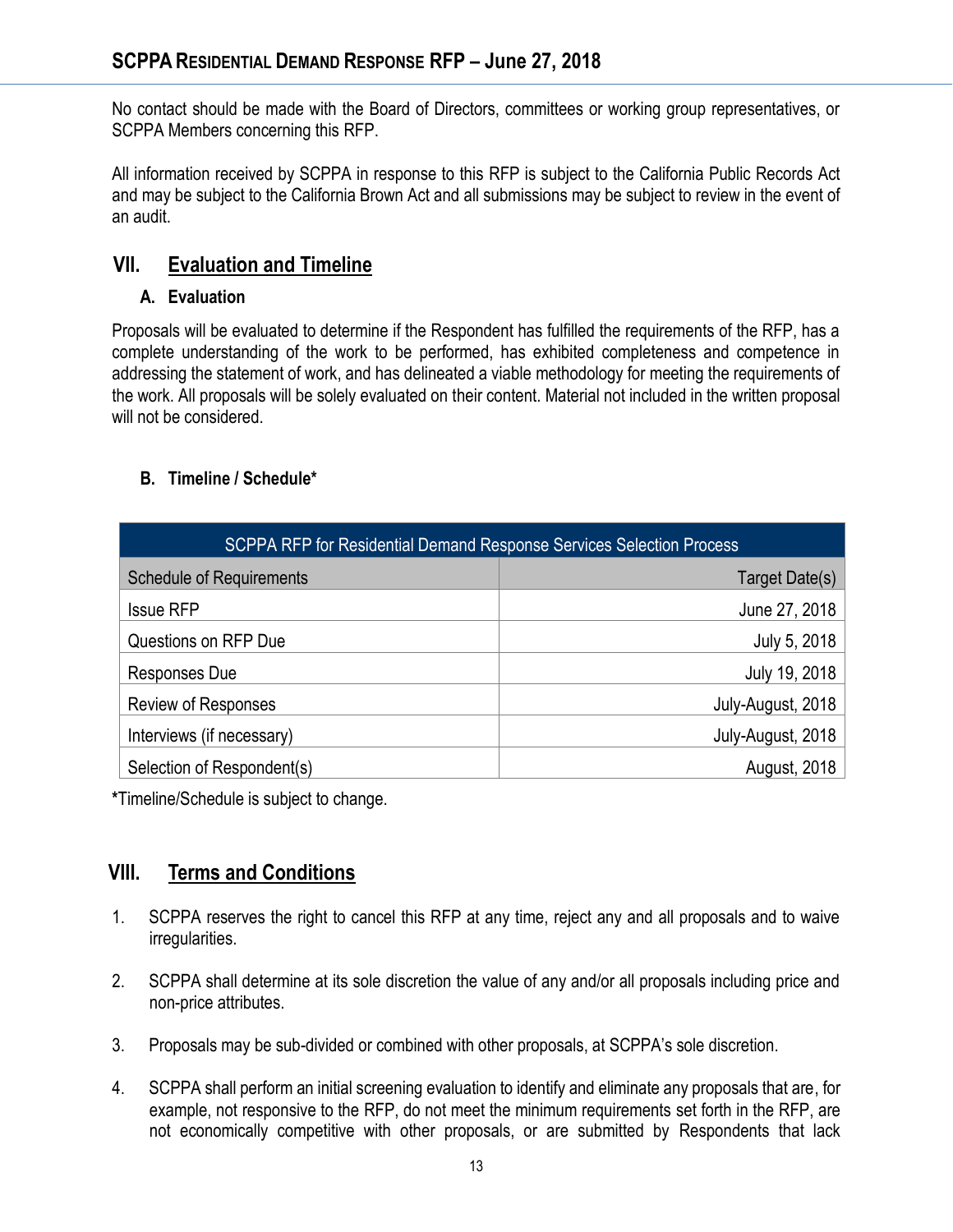appropriate creditworthiness, sufficient financial resources, or qualifications to provide dependable and reliable services for this RFP.

- 5. SCPPA reserves the right to submit follow up questions or inquiries to request clarification of information submitted and to request additional information from any one or more of the Respondents.
- 6. SCPPA reserves the right, without qualification and in its sole discretion, to accept or reject any or all proposals for any reason without explanation to the Respondent, or to make any award to that Respondent, who, in the opinion of SCPPA, will provide the most value to SCPPA and its Members.
- 7. SCPPA may decline to enter into any potential engagement agreement or contract with any Respondent, terminate negotiations with any Respondent, or to abandon the request for proposal process in its entirety.
- 8. SCPPA reserves the right to make an award, at its sole discretion, irrespective of price or technical ability, if SCPPA determines that to do so would result in the greatest value to SCPPA and its Members.
- 9. Those Respondents who submit proposals agree to do so without legal recourse against SCPPA, its Members, their directors, officers, employees and agents for rejection of their proposal(s) or for failure to execute or act on their proposal for any reason.
- 10. SCPPA shall not be liable to any Respondent or party in law or equity for any reason whatsoever for any acts or omissions arising out of or in connection with this RFP.
- 11. SCPPA shall not be liable for any costs incurred by any Respondents in preparing any information for submission in connection with this RFP process or any and all costs resulting from responding to this RFP. Any and all such costs whatsoever shall remain the sole responsibility of the Respondent.
- 12. SCPPA may require certain performance assurances from Respondents prior to entering into negotiations for work that may result from this RFP. Such assurances may potentially include a requirement that Respondents provide some form of performance security.
- 13. Prior to contract award, the successful Respondent shall supply a detailed breakdown of the applicable overheads and fringe benefit costs that are part of the labor rates and other direct costs associated with the services to be performed.
- 14. SCPPA Members, either collectively or individually may contact Respondents to discuss or enter into negotiations regarding a proposal. SCPPA is not responsible or liable for individual Members interactions with the Respondent which are not entirely conducted through SCPPA or at SCPPA's option or election to engage the Respondent as defined within the RFP.
- 15. Submission of a Proposal constitutes acknowledgement that the Respondent has read and agrees to be bound by the terms and specifications of this RFP and any addenda subsequently issued by SCPPA.
- 16. Information in this RFP is accurate to the best of SCPPA's and its Members' knowledge but is not guaranteed to be correct. Respondents are expected to complete all of their due diligence activities prior to entering into any final contract negotiations with SCPPA.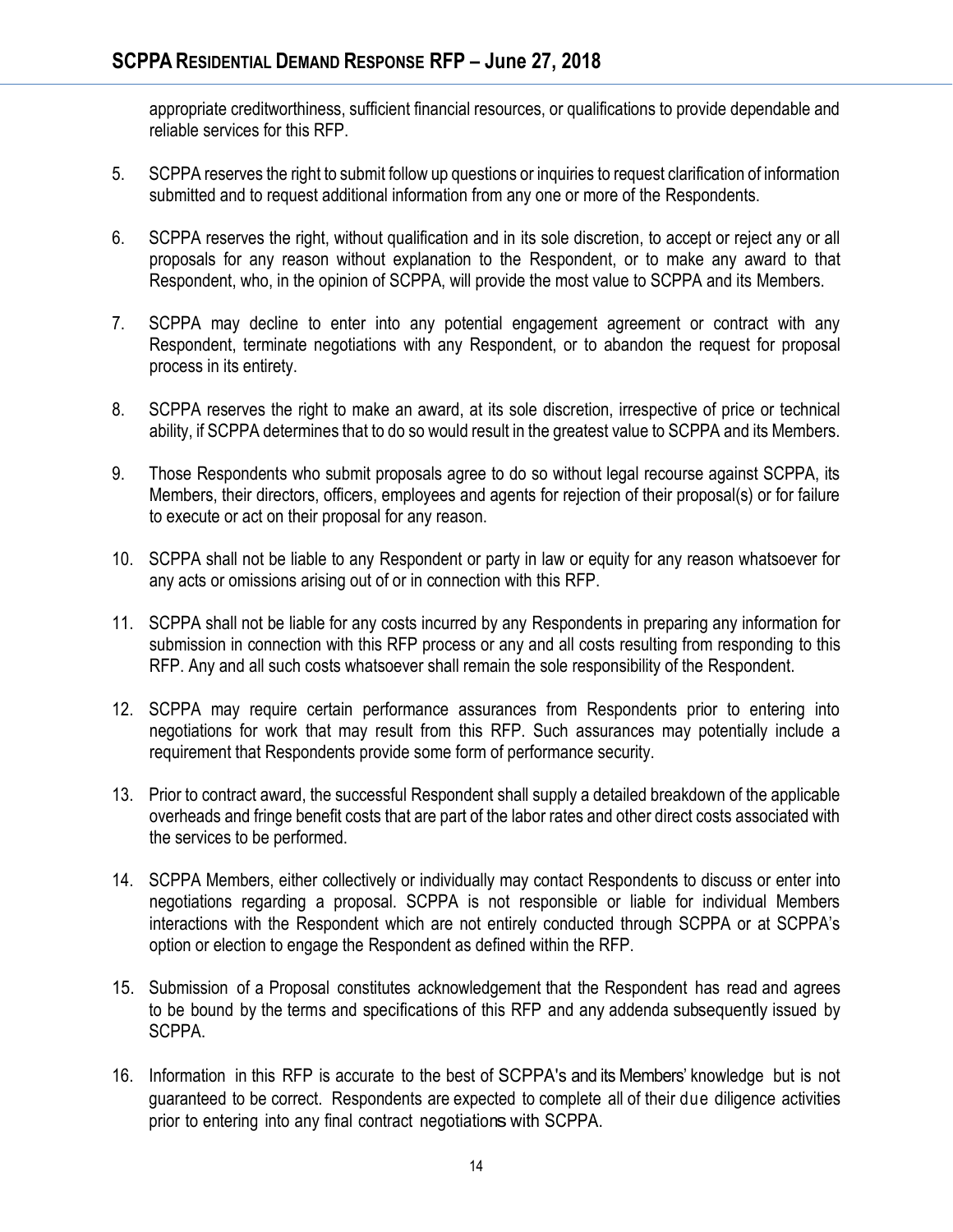SCPPA reserves the right to reject any Proposal for any reason without cause. SCPPA reserves the right to enter into relationships with more than one Respondent, can choose not to proceed with any Respondent with respect to one or more categories of services, and can choose to suspend this RFP or to issue a new RFP that would supersede and replace this RFP.

## **IX. Additional Requirements for Proposal**

- **1. Consideration of Responses:** Submitted proposals should be prepared simply and economically, without the inclusion of unnecessary promotional materials. Proposals should be submitted on recycled paper that has a minimum of thirty percent (30%) post-consumer recycled content and duplex copied (double-sided pages) where possible.
- **2. Insurance, Licensing, or other Certification:** If selected, the Respondent will be required to maintain sufficient insurance, licenses, or other required certifications for the type of work being performed. SCPPA or its Members may require specific insurance coverage to be established and maintained during the course of work and as a condition of award or continuation of contract.
- **3. Non-Discrimination/Equal Employment Practices/Affirmative Action Plan:** If selected, the Respondent and each of its known subcontractors may be required to complete and file an acceptable Affirmative Action Plan. The Affirmative Action Plan may be set forth in the form required as a business practice by the Department of Water and Power of the City of Los Angeles which is SCPPA's largest Member.
- **4. Living Wage Ordinance:** If selected, the Respondent may be required to comply with the applicable provisions of the City of Los Angles Living Wage Ordinance and the City of Los Angeles Service Contract Workers Retention Ordinance. The Living Wage Ordinance provisions are found in Section 10.36 of the Los Angeles City Administrative Code; and the Service Contract Workers Retention Ordinance are found in Section 10.37 of the Los Angeles Administrative Code (SCWRO/LW0).
- **5. Prevailing Wage Rates:** If selected, the Respondent will be required to conform to prevailing wage rates applicable to the location(s) where any work is being performed. Workers shall be paid not less than prevailing wages pursuant to determinations of the Director of Industrial Relations as applicable in accordance with the California Labor Code. To access the most current information on effective determination rates, Respondent shall contact:

Department of Industrial Relations Division of Labor Statistics and Research PO Box 420603, San Francisco, CA 94142-0603 Division Office Telephone: (415) 703-4780 Prevailing Wage Unit Telephone: (415) 703-4774 Web[: http://www.dir.ca.gov/dlsr/DPreWageDetermination.htm](http://www.dir.ca.gov/dlsr/DPreWageDetermination.htm)

**6. Child Support Policy:** If selected, Respondent may be required to comply with the City of Los Angeles Ordinance No. 172401, which requires all contractors and subcontractors performing work to comply with all reporting requirements and wage earning assignments and wage earning assignments relative to court ordered child support.